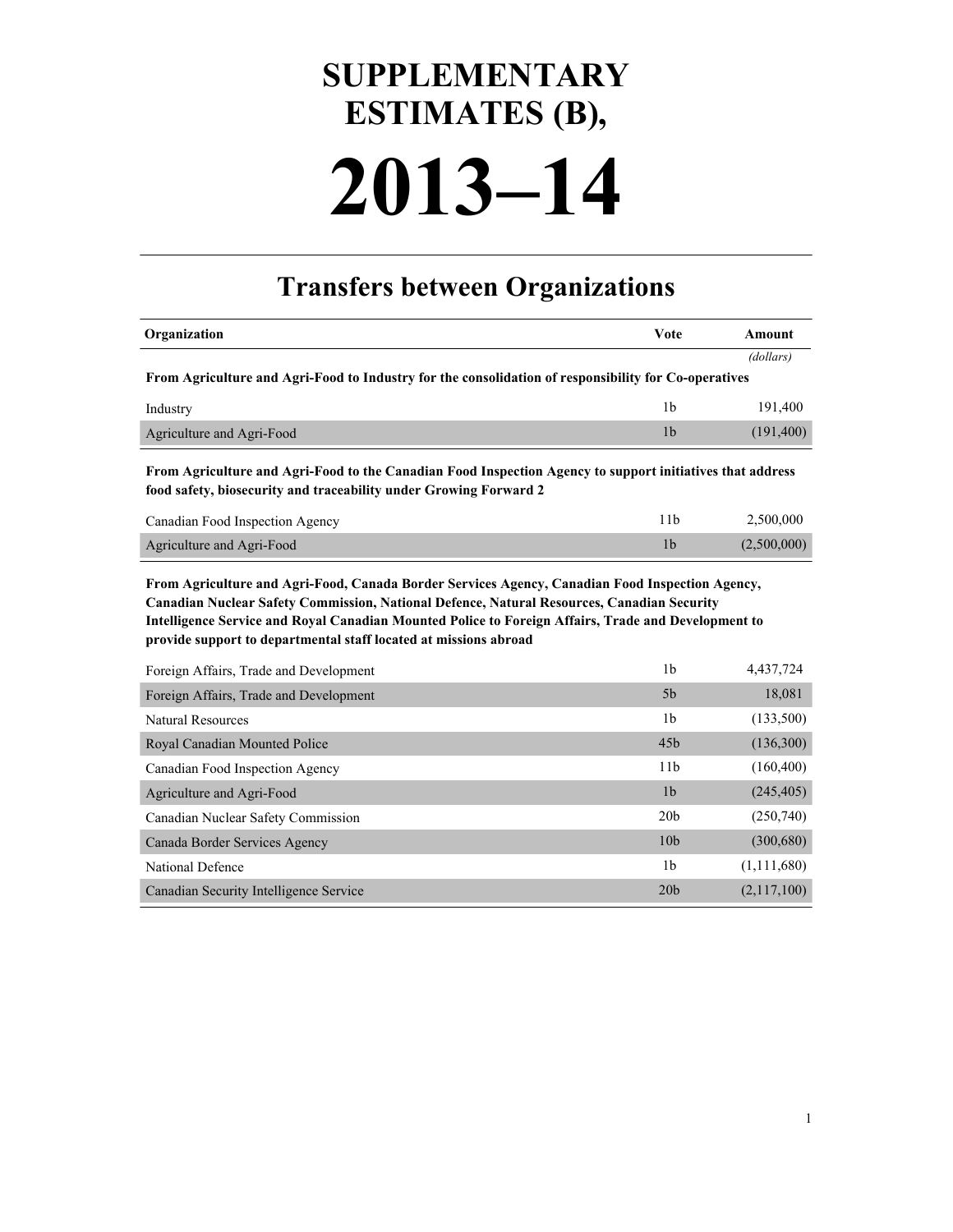| Organization | - -<br>$\sim$ to<br>væ | .mount       |
|--------------|------------------------|--------------|
|              |                        | dollars<br>. |

**From Agriculture and Agri-Food, Canadian Nuclear Safety Commission, Environment, Justice and Royal Canadian Mounted Police to Shared Services Canada to adjust amounts as a result of the creation of Shared Services Canada**

| <b>Shared Services Canada</b>      | 15 <sub>b</sub> | 13,561,599   |
|------------------------------------|-----------------|--------------|
| Royal Canadian Mounted Police      | 45 <sub>b</sub> | (5,267)      |
| Justice                            | 1b              | (6,932)      |
| Canadian Nuclear Safety Commission | 20 <sub>b</sub> | (7,100)      |
| Agriculture and Agri-Food          | 1b              | (12,300)     |
| Environment                        | 1 <sub>b</sub>  | (13,530,000) |

**From Canada Border Services Agency to Citizenship and Immigration for the decommissioning of the legacy Field Operations Support System, which is being replaced by the new Global Case Management System**

| Citizenship and Immigration   | 2.402.500   |
|-------------------------------|-------------|
| Canada Border Services Agency | (2,402,500) |

**From Canadian Heritage to Canada Council for the Arts to support multilateral cooperation projects for French language theatre, as well as to ensure Canada's participation in meetings of the Commission internationale du théâtre francophone**

| Canada Council for the Arts | 10b | 127,000   |
|-----------------------------|-----|-----------|
| Canadian Heritage           |     | (127,000) |

**From Canadian Heritage to National Arts Centre Corporation for the 2013 edition of the biennial meeting "Zones théâtrales" whose mandate is to give exposure to Canadian francophone communities' and Quebec regions' professional theatre**

| National Arts Centre Corporation | 65b | 75.000   |
|----------------------------------|-----|----------|
| Canadian Heritage                |     | (75,000) |

**From Canadian Heritage to Social Sciences and Humanities Research Council for research to inform policy development related to sport participation**

| Social Sciences and Humanities Research Council | 95 <sub>b</sub> | 719.596   |
|-------------------------------------------------|-----------------|-----------|
| Social Sciences and Humanities Research Council | 90 <sub>b</sub> | 10,000    |
| Canadian Heritage                               | 1b              | (10,000)  |
| Canadian Heritage                               | 5 <sub>b</sub>  | (719.596) |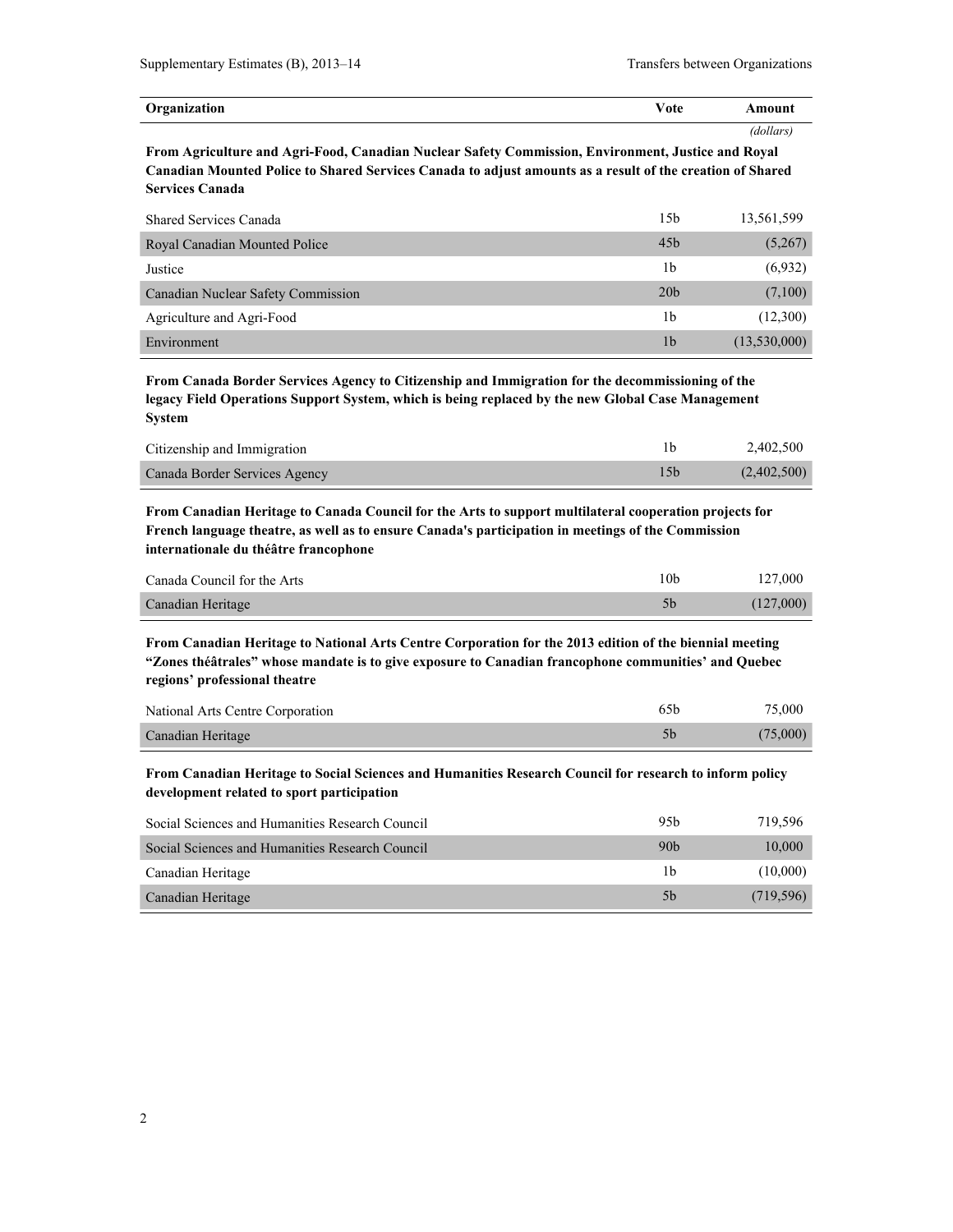| Organization | Vote | Amount    |
|--------------|------|-----------|
|              |      | (dollars) |

**From Citizenship and Immigration and Royal Canadian Mounted Police to Shared Services Canada for the Temporary Resident Biometrics Project**

| <b>Shared Services Canada</b> | 15b             | 570.493    |
|-------------------------------|-----------------|------------|
| <b>Shared Services Canada</b> | 20 <sub>b</sub> | 399,250    |
| Royal Canadian Mounted Police | 45b             | (251,677)  |
| Citizenship and Immigration   | 1b              | (318, 816) |
| Royal Canadian Mounted Police | 50 <sub>b</sub> | (399, 250) |

**From Citizenship and Immigration and Transport to Royal Canadian Mounted Police for activities related to the 2015 Pan American and Parapan American Games**

| Royal Canadian Mounted Police | 45 <sub>b</sub> | 813,600    |
|-------------------------------|-----------------|------------|
| Citizenship and Immigration   |                 | (374, 286) |
| Transport                     |                 | (439,314)  |

**From Correctional Service of Canada to Fisheries and Oceans and Indian Affairs and Northern Development for the assessment, management and remediation of federal contaminated sites**

| Indian Affairs and Northern Development |                 | 335,000   |
|-----------------------------------------|-----------------|-----------|
| <b>Fisheries and Oceans</b>             |                 | 165,000   |
| Correctional Service of Canada          | 25 <sub>h</sub> | (500,000) |

**From Correctional Service of Canada to Royal Canadian Mounted Police to support the renovation and fit up of "B" block at the RCMP Training Academy to meet Correctional Service of Canada training requirements**

| <b>Royal Canadian Mounted Police</b> | 50 <sub>b</sub> | 431,000   |
|--------------------------------------|-----------------|-----------|
| Correctional Service of Canada       |                 | (431,000) |

**From Economic Development Agency of Canada for the Regions of Quebec, Industry, Agriculture and Agri-Food, and Atlantic Canada Opportunities Agency to Foreign Affairs, Trade and Development to support the North American Platform Program Partnership**

| Foreign Affairs, Trade and Development                          | 1b             | 600,000   |
|-----------------------------------------------------------------|----------------|-----------|
| <b>Atlantic Canada Opportunities Agency</b>                     | 5b             | (120,000) |
| Agriculture and Agri-Food                                       | 1 <sub>b</sub> | (160,000) |
| Economic Development Agency of Canada for the Regions of Quebec | 5b             | (160,000) |
| Industry                                                        | 1b             | (160,000) |

**From Environment to Fisheries and Oceans to continue the environmental restoration of key aquatic areas of concern identified under the Canada-United States Great Lakes Water Quality Agreement**

| Fisheries and Oceans | 859.860    |
|----------------------|------------|
| Environment          | (859, 860) |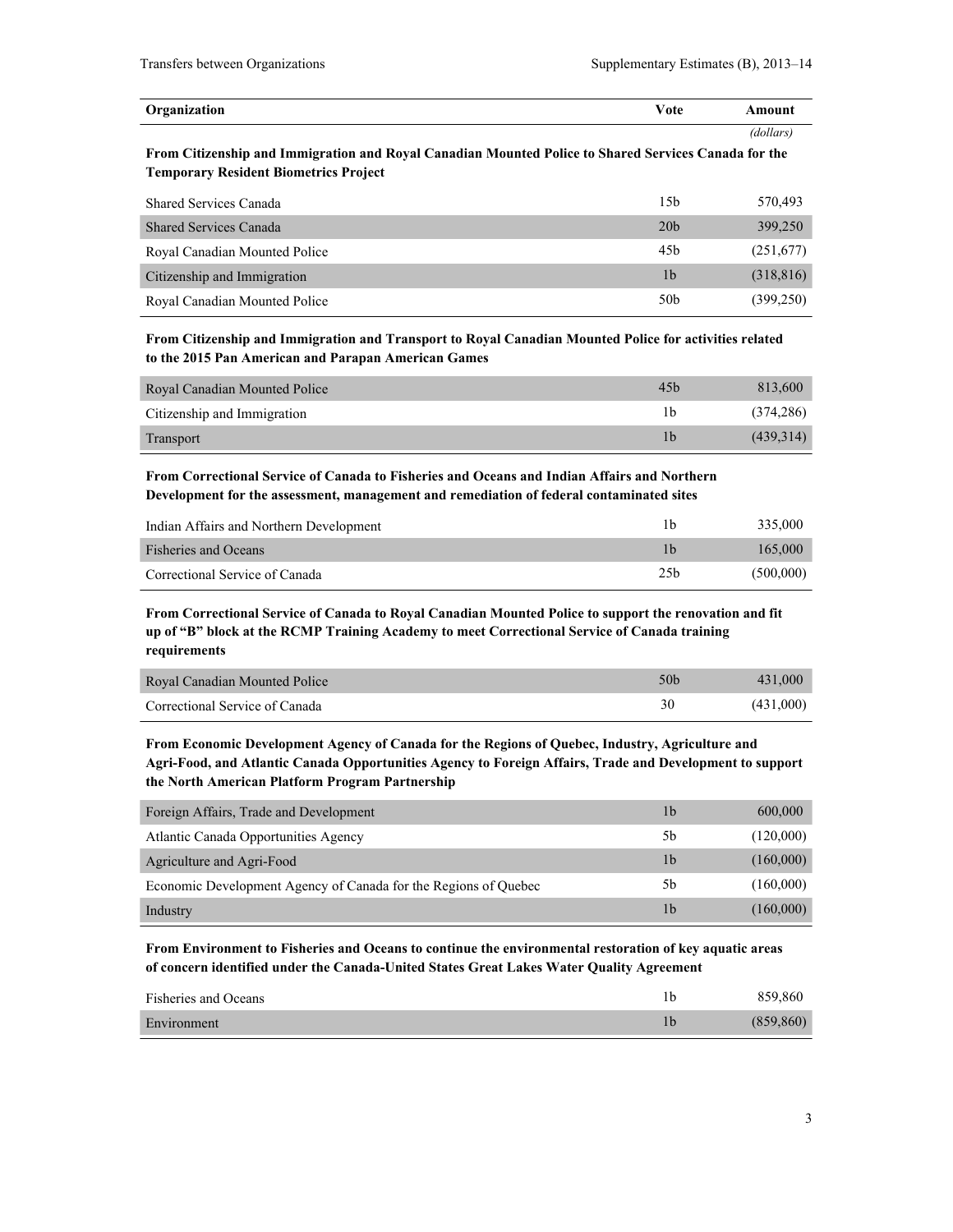| Organization                                                               | <b>Vote</b>    | Amount      |
|----------------------------------------------------------------------------|----------------|-------------|
|                                                                            |                | (dollars)   |
| From Finance to Shared Services Canada for information technology services |                |             |
| <b>Shared Services Canada</b>                                              | 15b            | 1.026.000   |
| Finance                                                                    | 1 <sub>b</sub> | (1,026,000) |

**From Fisheries and Oceans to Environment to provide accommodation for Fisheries and Oceans employees housed in Environment's facilities who work on the implementation of the** *Species at Risk Act*

| Environment                 | 46.404    |
|-----------------------------|-----------|
| <b>Fisheries and Oceans</b> | (46, 404) |

**From Fisheries and Oceans to Environment to support Aboriginal involvement in activities intended to protect terrestrial species at risk within the framework of the** *Species at Risk Act*

| Environment                 | 10 <sub>b</sub> | 228,854    |
|-----------------------------|-----------------|------------|
| <b>Fisheries and Oceans</b> | 10b             | (228, 854) |

**From Fisheries and Oceans to Indian Affairs and Northern Development to support fisheries management in the Labrador Inuit Settlement Area, specifically for the Conservation Officer Program and English River project**

| Indian Affairs and Northern Development | 10b             | 230,000   |
|-----------------------------------------|-----------------|-----------|
| <b>Fisheries and Oceans</b>             | 10 <sub>b</sub> | (230,000) |

**From Foreign Affairs, Trade and Development to Canada Border Services Agency, Canadian Security Intelligence Service, Citizenship and Immigration, Justice and Royal Canadian Mounted Police to provide support to departmental staff located at missions abroad**

| Citizenship and Immigration            | 1b              | 5,212,520   |
|----------------------------------------|-----------------|-------------|
| Justice                                | 1b              | 319,620     |
| Royal Canadian Mounted Police          | 50 <sub>b</sub> | 296,800     |
| Canada Border Services Agency          | 15 <sub>b</sub> | 296,600     |
| Canadian Security Intelligence Service | 20 <sub>b</sub> | 222,500     |
| Foreign Affairs, Trade and Development | 5 <sub>b</sub>  | (1,434,550) |
| Foreign Affairs, Trade and Development | 1b              | (4,913,490) |

**From Foreign Affairs, Trade and Development to Canadian Heritage to support building the National Holocaust Monument to commemorate the victims and Canadian survivors of the Holocaust**

| Canadian Heritage                      | 300,000   |
|----------------------------------------|-----------|
| Foreign Affairs, Trade and Development | (300,000) |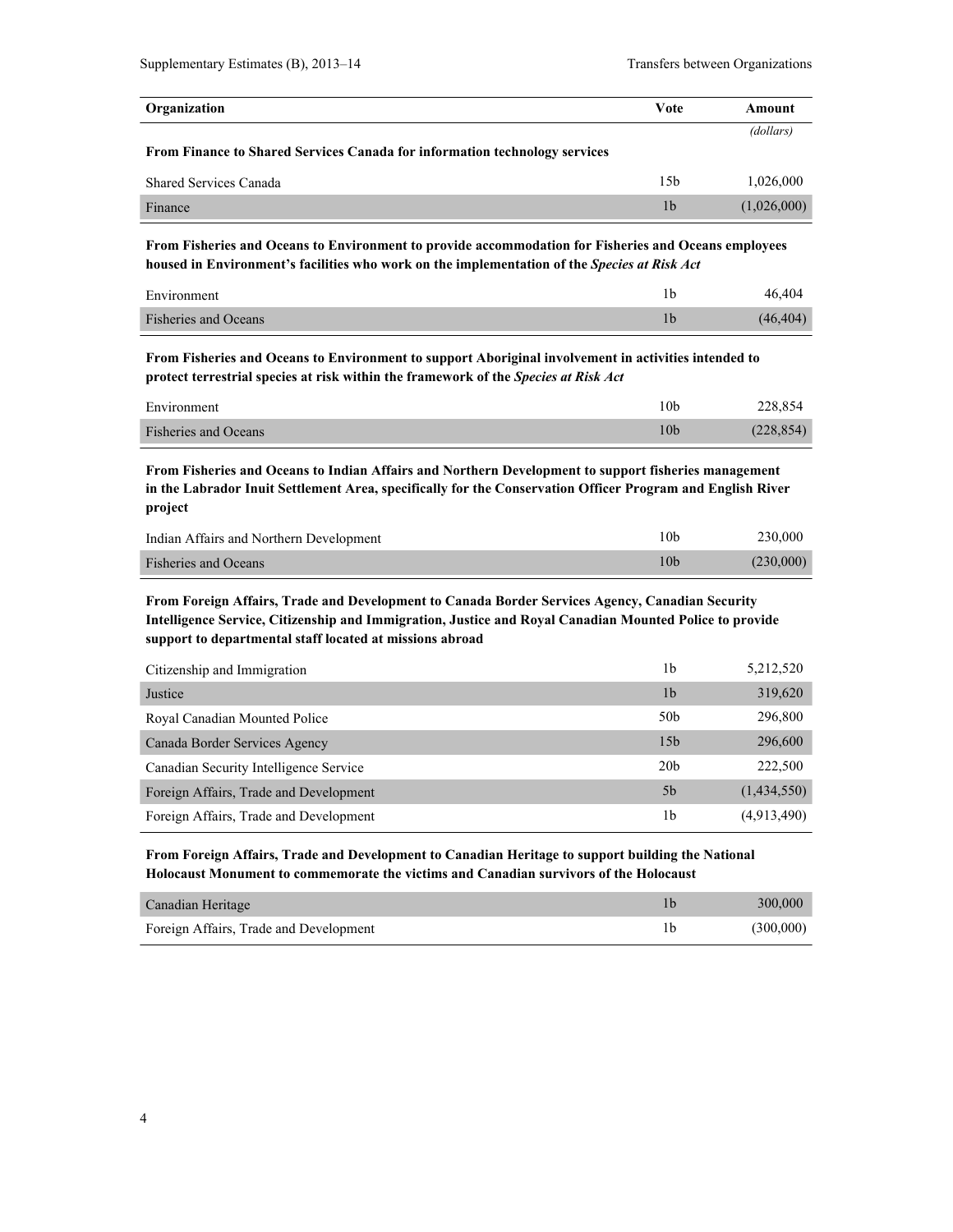| Organization                                                                                                                                                                                                                           | Vote            | Amount      |
|----------------------------------------------------------------------------------------------------------------------------------------------------------------------------------------------------------------------------------------|-----------------|-------------|
| From Foreign Affairs, Trade and Development to Economic Development Agency of Canada for the Regions                                                                                                                                   |                 | (dollars)   |
| of Quebec to support the hosting of the 2013 International Economic Forum of the Americas on the New<br><b>Economic Cycle</b>                                                                                                          |                 |             |
| Economic Development Agency of Canada for the Regions of Quebec                                                                                                                                                                        | 5 <sub>b</sub>  | 300,000     |
| Foreign Affairs, Trade and Development                                                                                                                                                                                                 | 10 <sub>b</sub> | (300,000)   |
| From Foreign Affairs, Trade and Development to National Arts Centre Corporation to support the National<br>Arts Centre Orchestra's Fall 2013 tour of China with the goal of strengthening Canada and China's<br>bilateral relationship |                 |             |
| <b>National Arts Centre Corporation</b>                                                                                                                                                                                                | 65 <sub>b</sub> | 250,000     |
| Foreign Affairs, Trade and Development                                                                                                                                                                                                 | 1 <sub>b</sub>  | (250,000)   |
| From Health to Indian Affairs and Northern Development to fund Nunatsiavut Government health programs                                                                                                                                  |                 |             |
| Indian Affairs and Northern Development                                                                                                                                                                                                | 10 <sub>b</sub> | 4,680,785   |
| Health                                                                                                                                                                                                                                 | 10 <sub>b</sub> | (4,680,785) |
| From Health to Public Health Agency of Canada to support the Organisation for Economic Co-operation and<br><b>Development's Health Committee</b>                                                                                       |                 |             |
| Public Health Agency of Canada                                                                                                                                                                                                         | 55 <sub>h</sub> | 400,000     |
| Health                                                                                                                                                                                                                                 | 10 <sub>b</sub> | (400,000)   |

**From Indian Affairs and Northern Development to Canadian Heritage to promote public awareness and community participation in National Aboriginal Day activities**

| Canadian Heritage                       | 310,000   |
|-----------------------------------------|-----------|
| Indian Affairs and Northern Development | (310,000) |

**From Indian Affairs and Northern Development to Human Resources and Skills Development to support the Kativik Regional Government to streamline delivery of youth programming**

| Human Resources and Skills Development  |                 | 497,000   |
|-----------------------------------------|-----------------|-----------|
| Indian Affairs and Northern Development | 10 <sub>b</sub> | (497,000) |

**From Indian Affairs and Northern Development to Indian Residential Schools Truth and Reconciliation Commission for travel expenses of members of the Indian Residential Schools Survivor Committee to attend national events**

| Indian Residential Schools Truth and Reconciliation Commission | 30 <sub>b</sub> | 62,000   |
|----------------------------------------------------------------|-----------------|----------|
| Indian Affairs and Northern Development                        |                 | (62,000) |

#### **From Indian Affairs and Northern Development to Natural Resources for the Canada-Nunavut Geoscience Office**

| Natural Resources                       | 430,000   |
|-----------------------------------------|-----------|
| Indian Affairs and Northern Development | (430,000) |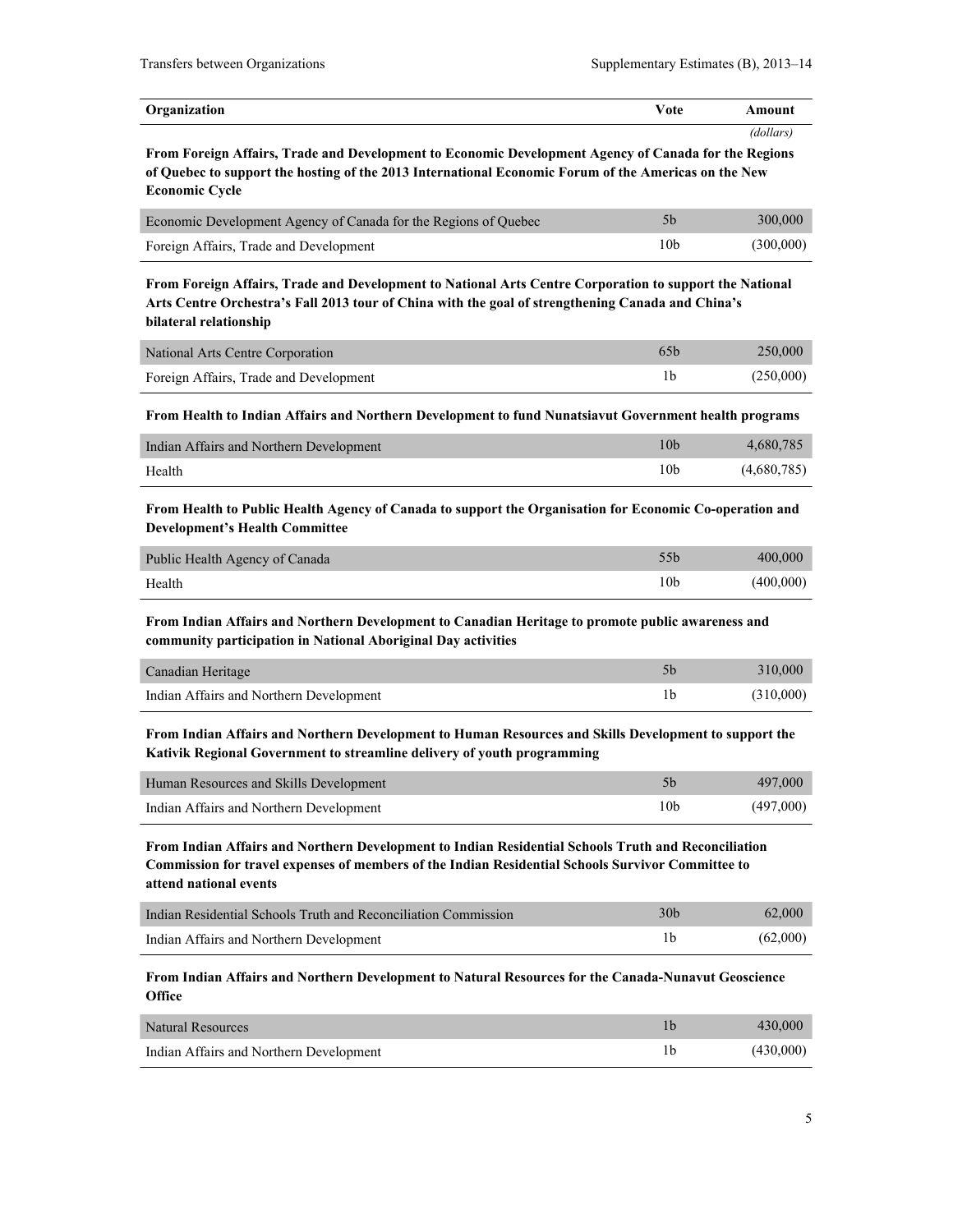| Organization | $\mathbf{v}$<br>/ ∩ ‡ ∩<br>ote | \moun\    |
|--------------|--------------------------------|-----------|
|              |                                | 'dollars. |

**From Industry to Shared Services Canada to provide and support the infrastructure of physical servers and devices for the Spectrum Applications Modernization project**

| <b>Shared Services Canada</b> | 20 <sub>b</sub> | 105.451    |
|-------------------------------|-----------------|------------|
| Industry                      |                 | (105, 451) |

**From National Defence to Atlantic Canada Opportunities Agency to assist in the organization and delivery of the Halifax International Security Forum**

| Atlantic Canada Opportunities Agency | 1.245,000   |
|--------------------------------------|-------------|
| National Defence                     | (1,245,000) |

**From National Defence to Atomic Energy of Canada Limited, Canada Border Services Agency, Canadian Food Inspection Agency, Canadian Grain Commission, Canadian Nuclear Safety Commission, Canadian Security Intelligence Service, Environment, Health, Industry, National Research Council of Canada, Natural Resources, Public Health Agency of Canada, and Royal Canadian Mounted Police to support the Canadian Safety and Security Program, which provides science and technology solutions, support and advice for responding to the Government of Canada's public safety and security policy imperatives**

| Royal Canadian Mounted Police          | 50 <sub>b</sub> | 1,395,000   |
|----------------------------------------|-----------------|-------------|
| Canadian Food Inspection Agency        | 13 <sub>b</sub> | 840,000     |
| Canadian Security Intelligence Service | 20 <sub>b</sub> | 674,700     |
| Atomic Energy of Canada Limited        | 15 <sub>b</sub> | 619,900     |
| Health                                 | 5 <sub>b</sub>  | 606,000     |
| National Research Council of Canada    | 65b             | 447,000     |
| <b>Natural Resources</b>               | 5 <sub>b</sub>  | 400,000     |
| Industry                               | 5b              | 368,000     |
| Canadian Grain Commission              | 30 <sub>b</sub> | 175,000     |
| Public Health Agency of Canada         | 50 <sub>b</sub> | 150,000     |
| Environment                            | 5 <sub>b</sub>  | 143,500     |
| Canada Border Services Agency          | 15 <sub>b</sub> | 85,000      |
| Canadian Nuclear Safety Commission     | 20 <sub>b</sub> | 60,000      |
| National Defence                       | 5b              | (5,964,100) |

#### **From National Defence to Communications Security Establishment for the Canadian Cryptographic Modernization Program**

| <b>Communications Security Establishment</b> | 20b | 8.353.302   |
|----------------------------------------------|-----|-------------|
| National Defence                             |     | (8,353,302) |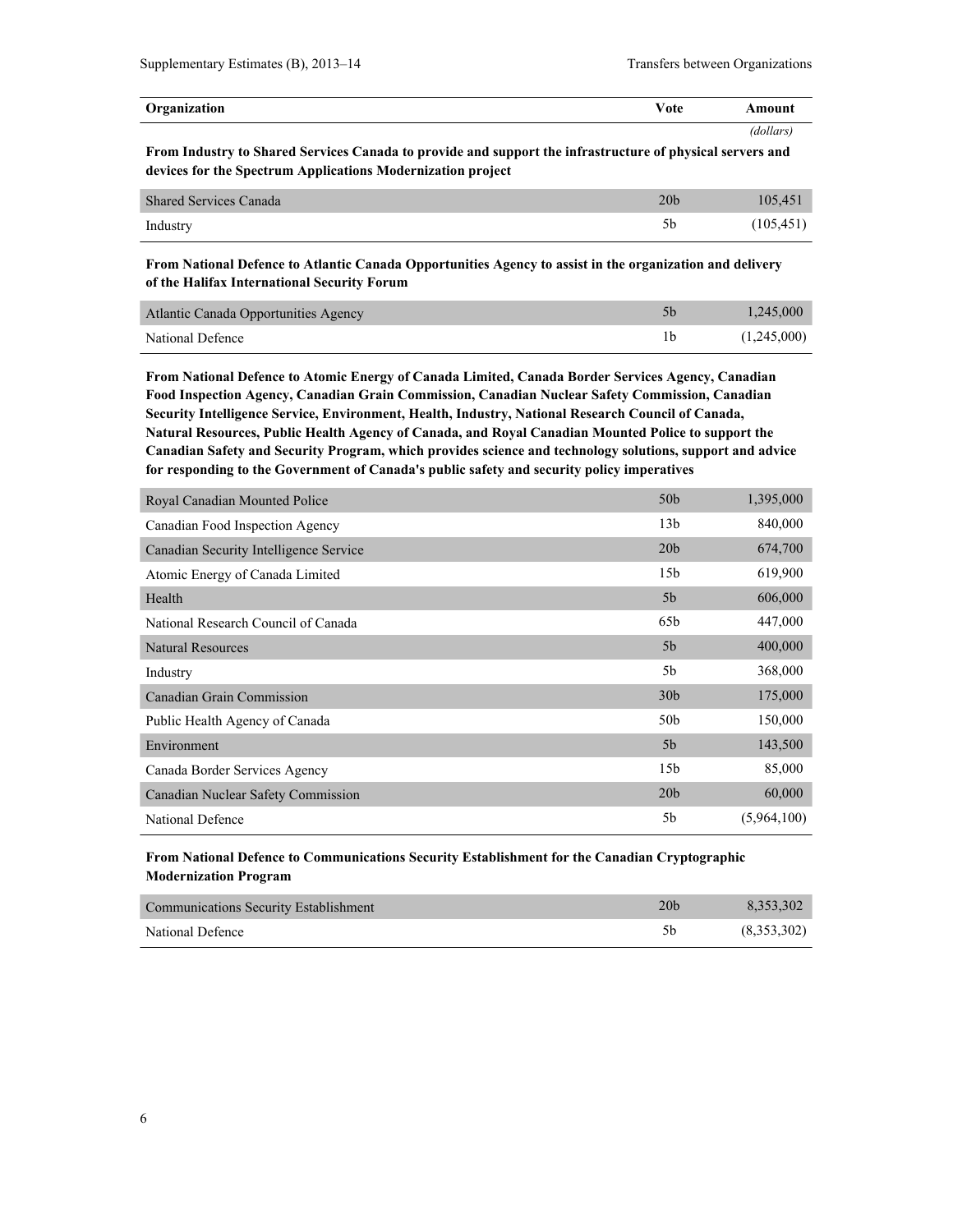| Organization | √ote | `mount   |
|--------------|------|----------|
|              |      | dollars! |

**From National Defence to Environment, Fisheries and Oceans and Parks Canada Agency for investments in search and rescue prevention and coordination initiatives across Canada**

| Parks Canada Agency         | 20 <sub>b</sub> | 409,413    |
|-----------------------------|-----------------|------------|
| <b>Fisheries and Oceans</b> | 1b              | 194.370    |
| Environment                 | 1b              | 85,690     |
| National Defence            | 5b              | (689, 473) |

**From National Defence to Indian Affairs and Northern Development to pay the costs required for the clearance, remediation and transfer of the former Camp Ipperwash to the Chippewas of Kettle and Stony Point First Nation**

| Indian Affairs and Northern Development | 10 <sub>b</sub> | 350,000    |
|-----------------------------------------|-----------------|------------|
| Indian Affairs and Northern Development |                 | 87.414     |
| National Defence                        |                 | (437, 414) |

**From National Defence to Indian Affairs and Northern Development to pay the costs associated with Unexploded Explosive Ordnance services at the Tsuu T'ina Nation**

| Indian Affairs and Northern Development | 10b | 202.219    |
|-----------------------------------------|-----|------------|
| National Defence                        |     | (202, 219) |

**From National Defence to Military Police Complaints Commission to support and enhance program operations**

| Military Police Complaints Commission | 1.956.337   |
|---------------------------------------|-------------|
| National Defence                      | (1,956,337) |

**From National Defence to Natural Resources for the ongoing operation and maintenance of the Natural Resources Resolute facility and related logistics support to the Canadian Armed Forces Arctic Training Centre**

| <b>Natural Resources</b> | 1,175,000   |
|--------------------------|-------------|
| National Defence         | (1,175,000) |

**From National Research Council of Canada to Natural Sciences and Engineering Research Council for work associated with the Canadian Light Source, Canada's national synchrotron research facility**

| Natural Sciences and Engineering Research Council | 80 <sub>b</sub> | 500,000   |
|---------------------------------------------------|-----------------|-----------|
| National Research Council of Canada               | 60 <sub>b</sub> | (500,000) |

**From Natural Resources to Indian Affairs and Northern Development for the assessment, management and remediation of federal contaminated sites**

| Indian Affairs and Northern Development | 425,000   |
|-----------------------------------------|-----------|
| <b>Natural Resources</b>                | (425,000) |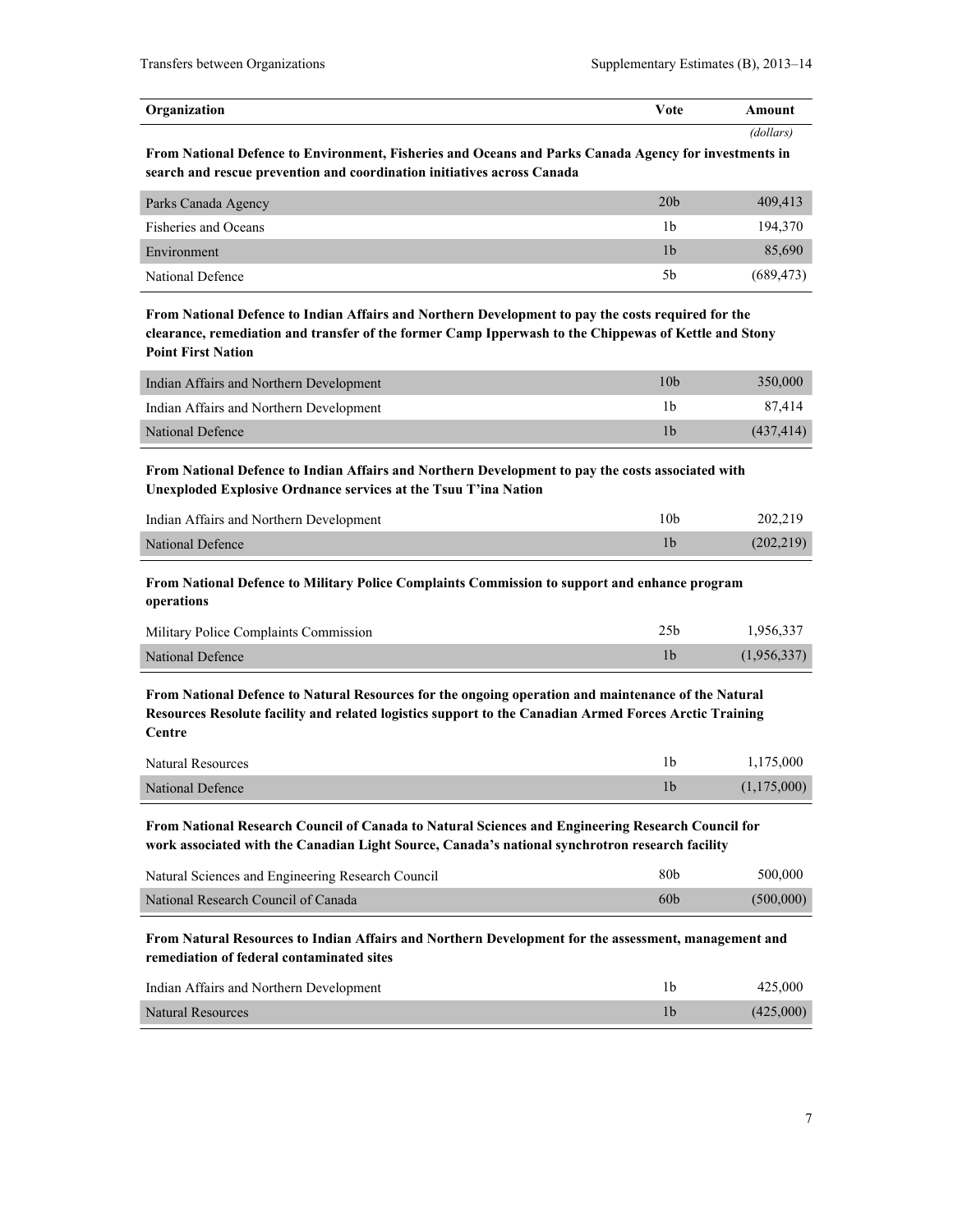| Organization | $V$ ote | Amount    |
|--------------|---------|-----------|
|              |         | (dollars. |

**From Natural Sciences and Engineering Research Council and Social Sciences and Humanities Research Council to National Defence to support the Canada Research Chairs at the Royal Military College of Canada**

| National Defence                                  | 1b.             | 396.667   |
|---------------------------------------------------|-----------------|-----------|
| Social Sciences and Humanities Research Council   | 95 <sub>b</sub> | (81,667)  |
| Natural Sciences and Engineering Research Council | 80 <sub>b</sub> | (315,000) |

**From Natural Sciences and Engineering Research Council to Canadian Institutes of Health Research to support the Business-Led Networks of Centres of Excellence**

| Canadian Institutes of Health Research            | 20 <sub>b</sub> | 1.239.443   |
|---------------------------------------------------|-----------------|-------------|
| Natural Sciences and Engineering Research Council | 80b             | (1,239,443) |

**From Parks Canada Agency and Canadian Food Inspection Agency to Public Service Commission for the Public Service Resourcing System, the national recruitment system behind the federal government's primary job portal**

| Public Service Commission       | 95 <sub>h</sub> | 504,000   |
|---------------------------------|-----------------|-----------|
| Parks Canada Agency             | 20 <sub>b</sub> | (252,000) |
| Canadian Food Inspection Agency | 11b             | (252,000) |

#### **From Parks Canada Agency to Transport related to the Gateways and Border Crossings Fund**

| Transport           | 10b             | 11,640,200   |
|---------------------|-----------------|--------------|
| Parks Canada Agency | 20 <sub>b</sub> | (11,640,200) |

**From Public Health Agency of Canada to Health for the Health Portfolio Northern Wellness Approach contribution agreements**

| Health                         | l Ob | 1,001,312   |
|--------------------------------|------|-------------|
| Public Health Agency of Canada |      | (1,001,312) |

**From Public Safety and Emergency Preparedness to Royal Canadian Mounted Police for the First Nations Community Policing Service**

| Royal Canadian Mounted Police                   | 45b | 25,000,000   |
|-------------------------------------------------|-----|--------------|
| <b>Public Safety and Emergency Preparedness</b> |     | (25,000,000) |

#### **From Public Safety and Emergency Preparedness to Social Sciences and Humanities Research Council for the research on right wing extremist networks in Canada**

| Social Sciences and Humanities Research Council | 95h | 97.870    |
|-------------------------------------------------|-----|-----------|
| Public Safety and Emergency Preparedness        |     | (97, 870) |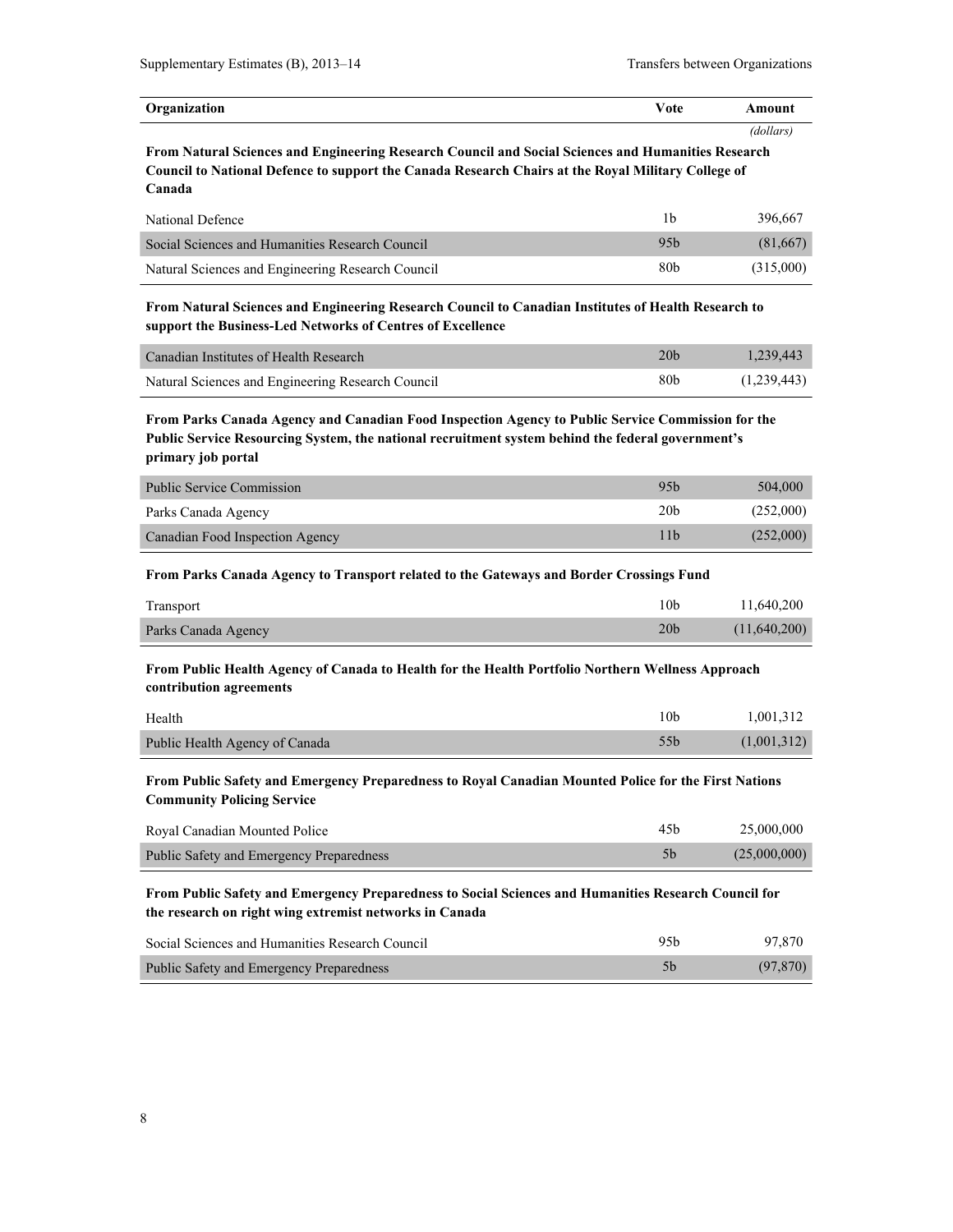| Organization | Vote | Amount    |
|--------------|------|-----------|
|              |      | (dollars) |

**From Registry of the Specific Claims Tribunal to Indian Affairs and Northern Development for the reimbursement of funds provided to support the continuation of Registry of the Specific Claims Tribunal's operations**

| Indian Affairs and Northern Development  |                 | 2.200.000   |
|------------------------------------------|-----------------|-------------|
| Registry of the Specific Claims Tribunal | 35 <sub>b</sub> | (2,200,000) |

**From Royal Canadian Mounted Police to Canada Border Services Agency for administering relevant requirements of the** *Firearms Act*

| Canada Border Services Agency | 10b             | 1.700.000   |
|-------------------------------|-----------------|-------------|
| Royal Canadian Mounted Police | 45 <sub>b</sub> | (1,700,000) |

**From Royal Canadian Mounted Police to National Defence, Canada Border Services Agency and Fisheries and Oceans to support the Great Lakes Marine Security Operation Centre**

| National Defence              | 5b              | 93,981    |
|-------------------------------|-----------------|-----------|
| <b>Fisheries and Oceans</b>   | 1b              | 74.276    |
| Canada Border Services Agency | 10 <sub>b</sub> | 65,351    |
| Royal Canadian Mounted Police | 50 <sub>b</sub> | (233,608) |

**From Shared Services Canada to Citizenship and Immigration and Public Works and Government Services to adjust amounts as a result of the creation of Shared Services Canada**

| <b>Public Works and Government Services</b> | 1b  | 6.909.500   |
|---------------------------------------------|-----|-------------|
| Citizenship and Immigration                 |     | 90.460      |
| <b>Shared Services Canada</b>               | 15b | (6.999.960) |

**From Shared Services Canada to Health for the implementation of the B.C. Tripartite Framework Agreement on First Nation Health Governance for the transfer to the First Nations Health Authority**

| Health                        | 1,744,032   |
|-------------------------------|-------------|
| <b>Shared Services Canada</b> | (1,744,032) |

**From Social Sciences and Humanities Research Council to National Defence to support the indirect costs of federally-funded research at the Royal Military College**

| National Defence                                |     | 778.626   |
|-------------------------------------------------|-----|-----------|
| Social Sciences and Humanities Research Council | 95b | (778,626) |

**From the Canadian Institutes of Health Research to the Canadian Nuclear Safety Commission to adjust the funding for the conduct of nuclear-related research at a Canadian post-secondary institution**

| Canadian Nuclear Safety Commission     | 20 <sub>b</sub> | 35,000   |
|----------------------------------------|-----------------|----------|
| Canadian Institutes of Health Research | 20 <sub>b</sub> | (35,000) |